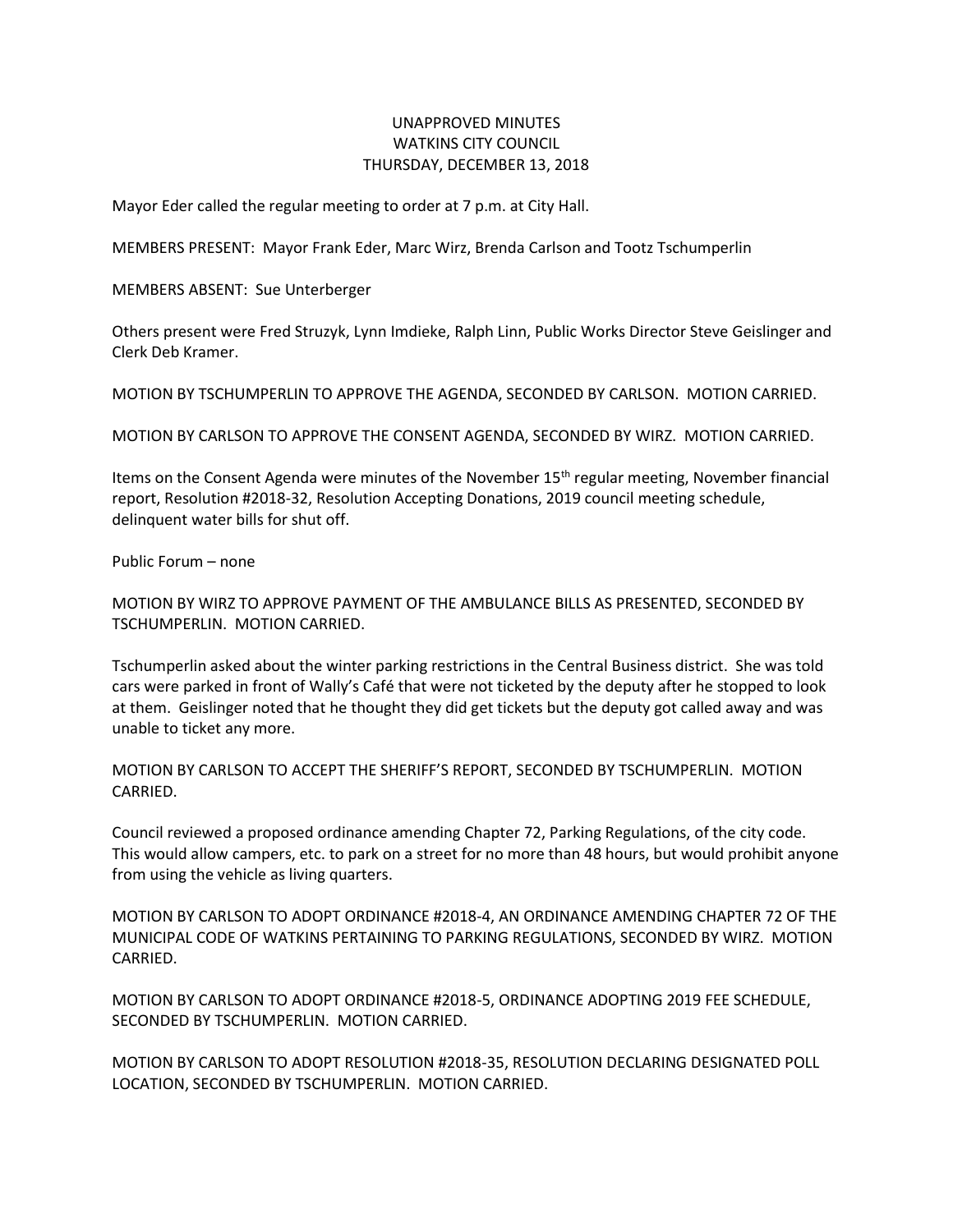Meeker Development Corporation would like to establish a housing task force. They are asking for one elected official from each city to serve on the board. Mayor Eder will contact them to find out when meetings will be held. Council tabled until next month.

St. Anthony Parish requested a temporary on-sale liquor license for a dinner and entertainment event to be held at the parish center February  $9<sup>th</sup>$ . February 10<sup>th</sup> is an alternate date in case of bad weather so both dates need to be on the license.

MOTION BY TSCHUMPERLIN TO APPROVE THE LIQUOR LICENSE REQUEST FOR FEBRUARY 9 & 10<sup>TH</sup>, 2019, SECONDED BY WIRZ. MOTION CARRIED.

Kramer noted the city received some property complaints this fall. Letters were sent to the parties but there was little response. These parties will be contacted again in the spring. Carlson noted she hopes council will continue to work on the property at 261 Central Avenue South which has been an on- going problem.

Carlson noted it has been very nice working with everyone on the council and thanked city staff for their work. Mayor Eder thanked Carlson for all her work while serving as a council member.

Council acknowledged the donations from the VFW Post, Legion Club and Lions Club for the new extrication equipment for the Fire Department.

MOTION BY TSCHUMPERLIN TO APPROVE PAYMENT OF THE BILLS AS PRESENTED, SECONDED BY CARLSON. MOTION CARRIED.

Mayor Eder opened the public comment period for the truth in taxation discussion at 7:30 p.m.

Fred Struzyk and Lynn Imdieke, co-owners of Hilltop Health Care Center and Gardenview Assisted Living, were present. Fred noted they purchased Hilltop in 2012 and at that time decided to operate as a forprofit business. They added on an assisted living facility in 2015 and another addition in 2018. Fred noted they are paying taxes because it's the right thing to do and did so with the understanding the city would be fair on how tax dollars are spent. Fred noted that it came to his attention the city is supplementing the baseball park. He was made aware the city pays for the water there and the insurance on the buildings. Fred had some tax returns from the baseball club, which are public record. He felt the baseball club should have to pay a fair share to help lower the tax bill. Fred understands parks are important but felt it should be fair. Wirz noted the planning commission has had some discussion on water use, etc. and also the need to conserve water. Fred asked if he could rent the buildings. Council was unsure on that. Fred noted it needs to be fair. Mayor Eder noted everything they make goes back into the park. Fred had some income figures from tax returns for 2014, 2015, and 2016. He didn't think these included their charitable gambling. Wirz noted the first step was to track costs accurately. Eder noted he would talk to the baseball club about the financial reports. Carlson felt there should be flat fee or something for water usage.

Ralph Linn stated his proposed taxes for 2019 were going to increase 46%. This does not include the new school bond levy. Eder noted the values increase as home sale prices increase. Homes in Spaulding's Addition and Spaulding's  $2^{nd}$  Addition were all increased 25% for payable 2019 due to the sales in those additions. Ralph's value increased significantly for 2019, causing his proposed tax to increase significantly.